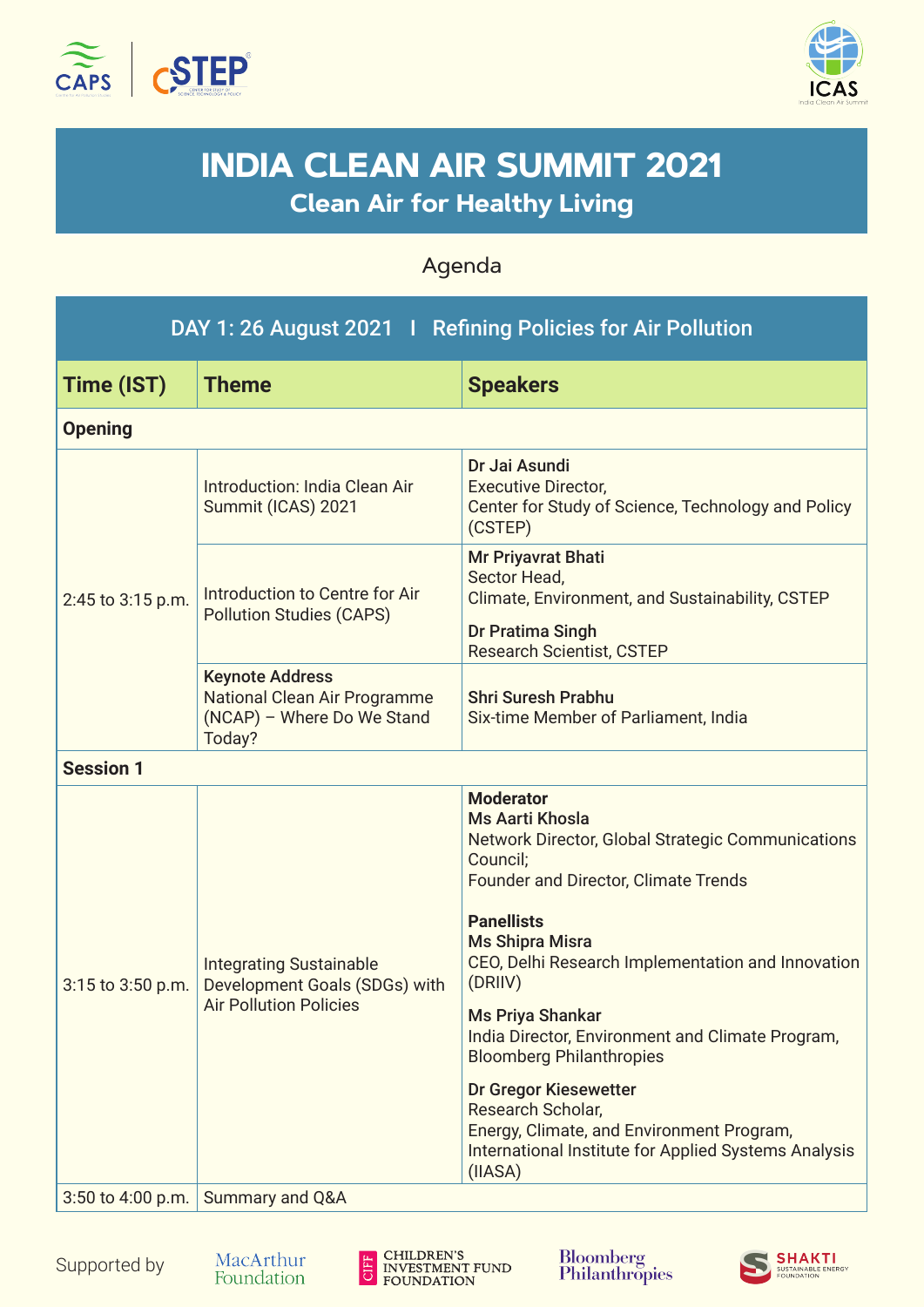



| <b>Session 2</b>                   |                                                                                               |                                                                                                                                                                                                                                                                                                                                                                                                                                                                                                                        |  |  |
|------------------------------------|-----------------------------------------------------------------------------------------------|------------------------------------------------------------------------------------------------------------------------------------------------------------------------------------------------------------------------------------------------------------------------------------------------------------------------------------------------------------------------------------------------------------------------------------------------------------------------------------------------------------------------|--|--|
| 4:05 to 4:40 p.m.                  | Role of Health Studies in Policies<br>for Clean Air                                           | <b>Moderator</b><br>Mr Chetan Bhattacharji<br>Senior Managing Editor, NDTV;<br>Governing Board Member, Care For Air<br><b>Panellists</b><br><b>Dr Arvind Kumar</b><br>Chairman, Institute of Chest Surgery;<br>Co-Chairman, Medanta Robotic Institute;<br><b>Founder and Managing Trustee,</b><br><b>Lung Care Foundation</b><br><b>Dr Daniel S Greenbaum</b><br>President, Health Effects Institute (HEI)<br><b>Prof Vivekanand Jha</b><br><b>Executive Director,</b><br>The George Institute for Global Health India |  |  |
| 4:40 to 4:50 p.m.                  | Summary and Q&A                                                                               |                                                                                                                                                                                                                                                                                                                                                                                                                                                                                                                        |  |  |
| <b>Session 3</b>                   |                                                                                               |                                                                                                                                                                                                                                                                                                                                                                                                                                                                                                                        |  |  |
| 4:55 to 5:30 p.m.                  | Role of the Private Sector in<br><b>Improving Energy Efficiency and</b><br><b>Air Quality</b> | <b>Moderator</b><br><b>Mr Hisham Mundol</b><br>Chief Advisor,<br>Environmental Defense Fund (EDF)<br><b>Panellists</b><br><b>Mr Vikram Gulati</b><br><b>Country Head and Senior Vice President,</b><br>Toyota Kirloskar Motor<br><b>Mr Mohit Sharma</b><br>Counsellor, CII-ITC Centre of Excellence for<br>Sustainable Development<br><b>Shri Y K Das</b><br>Member Secretary,<br>Jharkhand State Pollution Control Board (JSPCB)                                                                                      |  |  |
| 5:30 to 5:40 p.m.                  | Summary and Q&A                                                                               |                                                                                                                                                                                                                                                                                                                                                                                                                                                                                                                        |  |  |
| 5:45 to 6:00 p.m.                  | The Day's Summary                                                                             | Dr Sreekanth Vakacherla<br>Senior Research Scientist, CSTEP                                                                                                                                                                                                                                                                                                                                                                                                                                                            |  |  |
| <b>Expert Session for Students</b> |                                                                                               |                                                                                                                                                                                                                                                                                                                                                                                                                                                                                                                        |  |  |
| 6:00 to 7:00 p.m.                  | <b>Carrying Out Exposure</b><br><b>Assessment Studies</b>                                     | <b>Trainers</b><br><b>Dr Michael Johnson</b><br><b>Technical Director,</b><br><b>Berkeley Air Monitoring Group</b><br>Dr Giridhara R Babu<br>Professor and Head,<br>Life Course Epidemiology,<br>Public Health Foundation of India (PHFI)                                                                                                                                                                                                                                                                              |  |  |





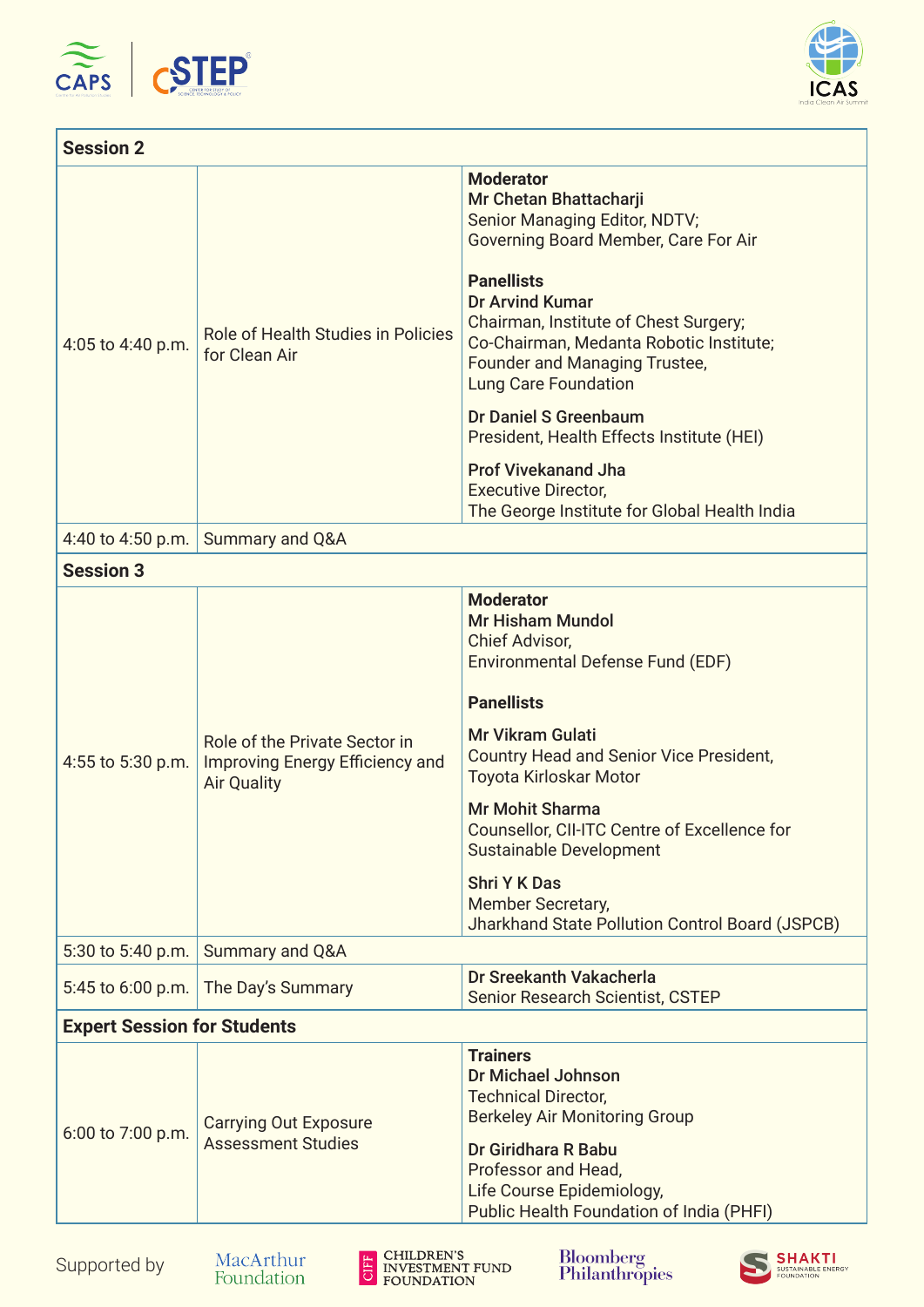



## **INDIA CLEAN AIR SUMMIT 2021 Clean Air for Healthy Living**

## Agenda

| DAY 2: 27 August 2021   Priority Areas of Interventions |                                                                                               |                                                                                                                                                                                                                                                                                                                                                                                                                                                                                         |  |  |
|---------------------------------------------------------|-----------------------------------------------------------------------------------------------|-----------------------------------------------------------------------------------------------------------------------------------------------------------------------------------------------------------------------------------------------------------------------------------------------------------------------------------------------------------------------------------------------------------------------------------------------------------------------------------------|--|--|
| Time (IST)                                              | <b>Theme</b>                                                                                  | <b>Speakers</b>                                                                                                                                                                                                                                                                                                                                                                                                                                                                         |  |  |
| <b>Opening</b>                                          |                                                                                               |                                                                                                                                                                                                                                                                                                                                                                                                                                                                                         |  |  |
| 2:45 to 3:15 p.m.                                       | Introduction                                                                                  | Dr Pratima Singh<br><b>Research Scientist, CSTEP</b>                                                                                                                                                                                                                                                                                                                                                                                                                                    |  |  |
|                                                         | <b>Keynote Address</b><br>Indoor Air Pollution and<br>Its Impact on Vulnerable<br>Communities | Shri Brijesh Kumar, IFS,<br>Principal Secretary (Ecology & Environment), Department of<br>Forest, Ecology and Environment;<br>Chairman, Karnataka State Pollution Control Board<br>(KSPCB)                                                                                                                                                                                                                                                                                              |  |  |
| <b>Session 1</b>                                        |                                                                                               |                                                                                                                                                                                                                                                                                                                                                                                                                                                                                         |  |  |
| 3:15 to 3:50 p.m.                                       | <b>Measuring Indoor Air</b><br><b>Pollution and Exposure</b><br>Impacts                       | <b>Moderator</b><br>Dr Bhargav Krishna<br>Co-founder, Care for Air;<br><b>Adjunct Faculty, PHFI</b><br><b>Panellists</b><br>Dr Kalpana Balakrishnan<br>Director, WHO Collaborating Centre; Professor & Associate<br>Dean (Research), Sri Ramachandra Institute for Higher<br><b>Education &amp; Research (SRIHER)</b><br>Mr Bhushan Tuladhar<br>Consultant, Environment and Climate Change, FHI 360<br><b>Dr Pallavi Pant</b><br>Senior Scientist and Lead (Global Health program), HEI |  |  |
| 3:50 to 4:00 p.m.                                       | Summary and Q&A                                                                               |                                                                                                                                                                                                                                                                                                                                                                                                                                                                                         |  |  |